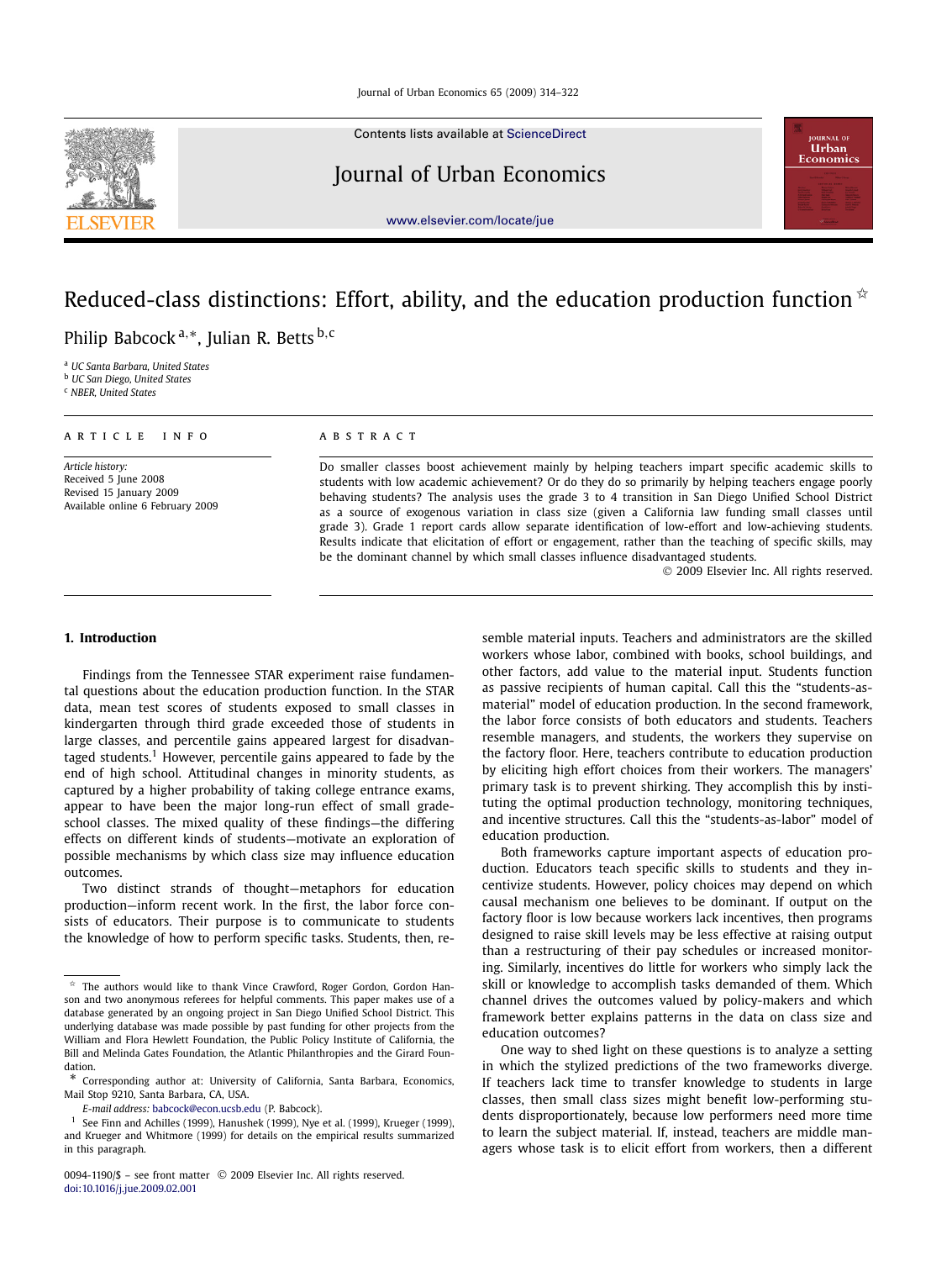outcome might be expected. How do teachers elicit effort, and, more to the point, how might small classes facilitate this? It may be that some students do not connect as strongly to the education setting when they are in large classes. This can be thought of as the "school socialization" effect.<sup>2</sup> Smaller classes may allow teachers to incentivize students whose connection to the educational institution would otherwise have been tenuous. Although school socialization may operate in subtle ways, the cost of incentivizing students—the time and effort of the teacher/manager—could be expressed as a monitoring cost. If students are analogous to workers on fixed-rate as opposed to variable-rate pay, then a factory with a high ratio of managers to workers may improve outcomes because it is easier to monitor workers. Workers prone to shirking would be the agents affected by additional monitoring. In the students-as-material framework, effort elicitation is not the dominant channel through which class-size influences outcomes. The prediction is that low-ability students might benefit most from smaller classes. The students-as-labor framework, in contrast, suggests that students with high disutility of effort—those most prone to shirking—would benefit disproportionately from small classes.<sup>3</sup>

This paper uses a panel dataset containing achievement scores, Grade Point Averages (GPAs), and a rich set of behavior measures for primary school students in the San Diego Unified School District to test the divergent implications of the frameworks. While the results from the Tennessee STAR project show an apparent influence of small class sizes in kindergarten through third grade on minority students' decisions to take college entrance exams, there is no direct evidence that this is because minority students are less socialized to schooling. An obvious alternative would be that minority students arrive at school with less human capital.<sup>4</sup> What has been missing is an empirical design that uses direct measures of behavior and attitude in grade school to identify disengaged or low-effort students, rather than relying on race as a weak (and controversial) proxy for disengagement. This paper attempts to fill that gap. In particular, the behavior measures allow us to treat effort as an observable, and so to group students by effort types, as well as grouping them by achievement.

Investigations of the effect of class-size on student achievement outcomes are common in the literature. We focus on a subtly different question here not only because it may fill a gap in the literature, but because our data may be better suited for this question. We believe class size to be endogenous. While our data offer a plausible source of exogenous variation in class-size between grades (the implementation of California State measure SB 1777 reduced class sizes in lower grades), endogenous class-size variation within grade remains a significant problem. By focusing on differences in the effects of the transition to large classes in higher grades for different subgroups of students, we are able to difference out this source of endogeneity.

Using this approach, we find evidence that larger class sizes disproportionately lower the achievement of students who in grade 1 had relatively low behavior grades. This result stands in contrast to our comparison between high and low ability students (as measured by their academic GPA in grade 1). We found no difference between these two groups when they were moved to large classes. We infer that smaller class size may do more to engage low-effort students than to help low-achieving students.

# **2. Data and empirical strategy**

# *2.1. Data*

The dataset for the analysis consists of a panel of students from 127 elementary schools, grades 1 through 5, in the San Diego Unified School District, for the school years 1998–1999 through 2001– 2002. Achievement outcome variables include Stanford 9 math and reading scores, and GPA in core subjects. Teacher evaluations of SDUSD elementary school students include assessments of a broad range of potentially relevant behavioral variables, including "begins work promptly," "follows directions," "classroom behavior," "practices self-discipline." The average of these, the "behavior-GPA," will be interpreted as a measure of student effort.<sup>5</sup> Table 1 shows descriptive statistics for variables that will be used in the analysis. We use Stanford 9 test score *gains* for school years 1999–2000, 2000–2001, and 2001–2002 (as the 1998–1999 school year is earliest for which we have scores).

The Stanford 9 test scores are available in several formats. We use the vertically scaled scores—a format that facilitates the between-grade comparisons required in our analysis. These are psychometrically scaled versions of the raw scores. Item Response Theory is used to weight questions of varying difficulty. Scores that are scaled within a grade have the property that a five-point gain represents the same amount of learning at different points in the test-score distribution. Test scores like the Stanford 9 scores we use that are also vertically scaled have the property that the scores are comparable across grades. Thus, for example, a student with the same score in grades 3 and 4 has not progressed, while two students with gains of five points have improved by the same amount. There is a large statistical literature behind this approach. Psychometrics is not without critics, but the data suggest that within elementary schools average gains are quite constant across most grades, which is what we would expect.

Panel B, column 1 shows descriptive statistics for all students in either grade 3 or 4, the grades that will be the focus of the analysis here. Many of these students entered grades 3 and 4 outside of the years that we will be using, as we focus on two cohorts of grade 4 students who entered grade 4 in either 2000–2001 or 2001–2002. The second column (labeled "potential sample") shows the mean and standard deviation for students who were ever in the district enrolled in one of these cohorts, and thus could potentially have attended SDUSD continuously in grades 1–4 during the years for which we have data. There is attrition and new entry, so we cannot compute test score *gains* for all of these students. Specifically, we can measure gains in grade 3 and grade 4 only for students who attended SDUSD for three straight years (in grades 2–4). This is the sample referenced in column 3. Although the sample size drops by about a third, the means of key variables are very similar to those shown in column 2.

Further, we will identify high types and low types based on performance in grade 1 (as described in Section 2.3). So the difference-in-differences analysis is possible only for students who

<sup>2</sup> Recent work in the theoretical literature formalizes notions of "school socialization." Akerlof and Kranton (2002), for example, hypothesize that schools do not simply produce skills, but "impart an image of ideal students, in terms of characteristics and behavior," and that this affords schools the opportunity to elicit (or discourage) effort. See also Bowles et al. (2001), and Carneiro and Heckman (2003) for theoretical explorations of the "socialization" of students through the creation of incentive-enhancing preferences or non-cognitive human capital, respectively.

We mean here that students "benefit" in the eyes of a social planner who wants to raise skill acquisition outcomes, not necessarily that students' utility rises.

 $4$  See Coley (2002) for evidence of inequality in human capital observed at the time of students' entry into kindergarten. He finds that cognitive development is positively linked to family income.

<sup>5</sup> We use a simple average of the behavior components to construct behavior-GPA. This specific choice of weighting does not appear to drive the results in Section 4. (Likewise, weightings on the components of academic-GPA do not appear to drive results.) Results are qualitatively similar given different weightings; however coefficients on interaction terms involving behavior GPA are sometimes less precisely estimated when components of behavior-GPA are excluded altogether.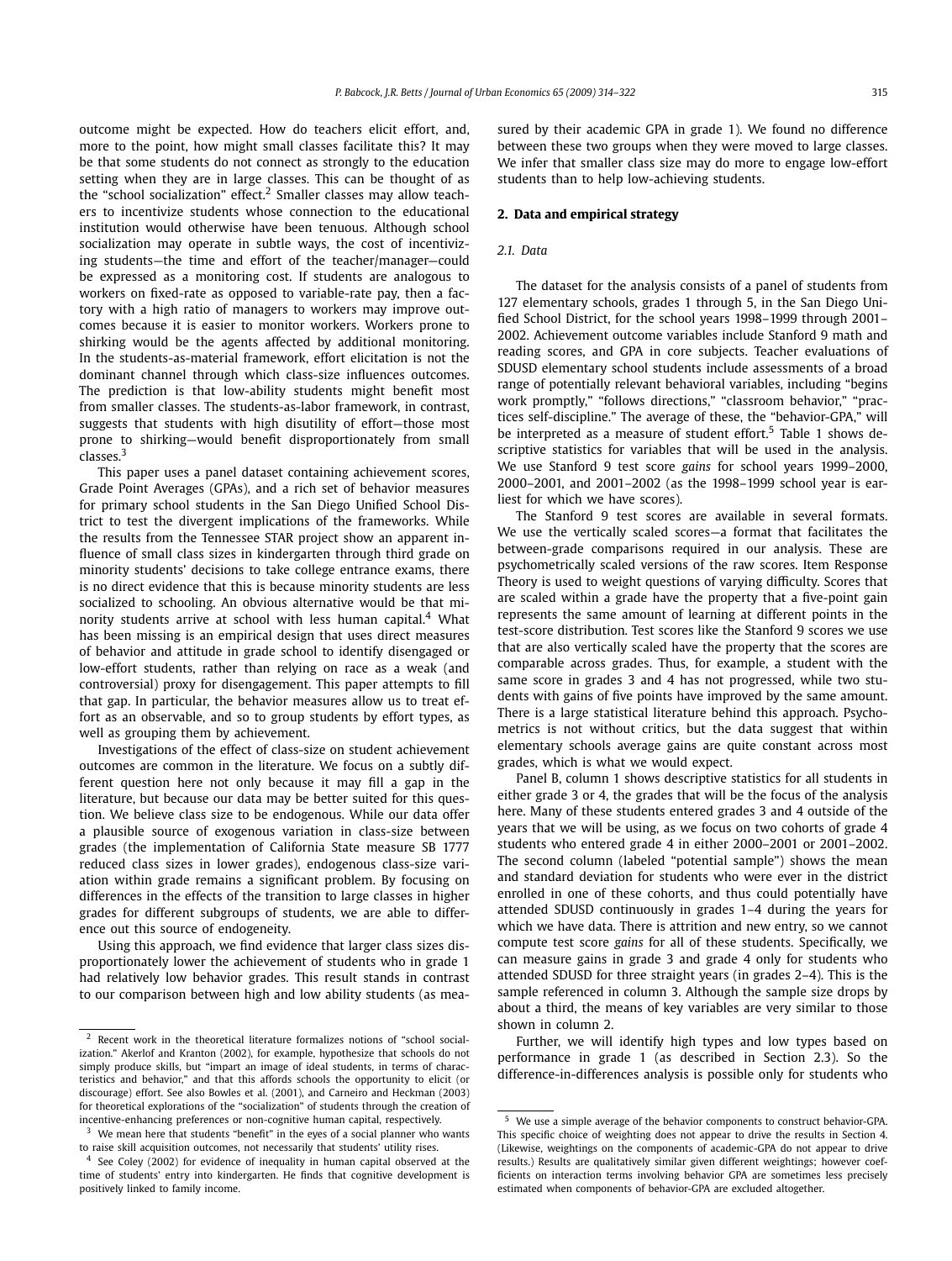Pooled sample: 1999–2000, 2000–2001, 2001–2002 school years.

| Panel A. Class size: Grades 1-5 |       |           |         |  |  |
|---------------------------------|-------|-----------|---------|--|--|
|                                 | Mean  | Std. dev. | Obs     |  |  |
| Grade 1                         | 18.52 | 2.81      | 34,767  |  |  |
| Grade 2                         | 18.86 | 2.09      | 33,395  |  |  |
| Grade 3                         | 18.62 | 2.19      | 32,995  |  |  |
| Grade 4                         | 28.50 | 4.97      | 32,127  |  |  |
| Grade 5                         | 28.69 | 5.50      | 30,419  |  |  |
| Total (grades 1-5)              | 22.46 | 6.11      | 163,703 |  |  |

**Panel B. Descriptive statistics**

|                           |                  |           |                               | Patiel D. Descriptive statistics |            |                             |            |                               |  |
|---------------------------|------------------|-----------|-------------------------------|----------------------------------|------------|-----------------------------|------------|-------------------------------|--|
|                           | Grades 3-4       |           | Grades 3-4                    |                                  | Grades 3-4 |                             | Grades 3-4 |                               |  |
|                           | All <sup>a</sup> |           | Potential sample <sup>b</sup> |                                  |            | Attended 2&3&4 <sup>c</sup> |            | Attended 1&2&3&4 <sup>d</sup> |  |
|                           | (1)              |           | (2)                           |                                  | (3)        |                             | (4)        |                               |  |
|                           | Mean             | Std. Dev. |                               |                                  | Mean       | Std. dev.                   | Mean       | Std. dev.                     |  |
| Sat9 math                 | 622              | 41        | 622                           | 41                               | 628        | 39                          | 627        | 39                            |  |
| Sat9 read                 | 628              | 45        | 628                           | 45                               | 636        | 43                          | 635        | 43                            |  |
| Sat9 math (gain)          |                  |           | 26                            | 29                               | 26         | 29                          | 25         | 29                            |  |
| Sat9 read (gain)          |                  |           | 31                            | 25                               | 30         | 25                          | 30         | 25                            |  |
| Academic-GPA              | 2.71             | .70       | 2.70                          | .70                              | 2.81       | .66                         | 2.81       | .66                           |  |
| Math (letter grade)       | 2.18             | .91       | 2.19                          | .92                              | 2.05       | .84                         | 2.04       | .83                           |  |
| Read (letter grade)       | 2.83             | 1.02      | 2.83                          | 1.02                             | 2.69       | .96                         | 2.70       | .96                           |  |
| Behavior-GPA              | 3.07             | .84       | 3.06                          | .84                              | 3.14       | .81                         | 3.13       | .82                           |  |
| Begins promptly           | 3.12             | .89       | 3.11                          | .89                              | 3.20       | .85                         | 3.19       | .85                           |  |
| Class behavior            | 3.09             | .90       | 3.07                          | .90                              | 3.14       | .87                         | 3.13       | .88                           |  |
| Self-discipline           | 3.00             | .96       | 2.99                          | .96                              | 3.07       | .93                         | 3.05       | .94                           |  |
| <b>Follows directions</b> | 3.07             | .89       | 3.06                          | .89                              | 3.15       | .85                         | 3.14       | .86                           |  |
| White (fraction)          | .26              | .44       | .26                           | .44                              | .28        | .45                         | .27        | .44                           |  |
| Black (fraction)          | .15              | .35       | .14                           | .35                              | .13        | .34                         | .14        | .34                           |  |
| Hispanic (fraction)       | .41              | .49       | .41                           | .49                              | .37        | .48                         | .38        | .49                           |  |
| Asian (fraction)          | .18              | .38       | .18                           | .38                              | .21        | .41                         | .20        | .40                           |  |
| Other (fraction)          | .01              | .09       | .01                           | .09                              | .01        | .09                         | .01        | .09                           |  |
| Obs                       | 56,494           |           | 37,859                        |                                  | 24,514     |                             | 16,784     |                               |  |

a This includes all students from lines 3 and 4 of Panel A, except 8628 for whom there is no SAT9 data.

<sup>b</sup> "Potential" sample includes students from column 1 who could potentially have attended SDUSD continuously in grades 1-4 during the years for which we have data. (These are students who entered grade 4 in either 2000–2001 or 2001–2002.)

<sup>c</sup> These students are the subset of the potential sample who attended SDUSD in grades 2 through 4. Migration of students in and out of SDUSD accounts for the difference in sample size between this column and column 2.

 $<sup>d</sup>$  These students attended SDUSD in grades 1 through 4. Migration of students in and out of SDUSD accounts for the difference in sample size between this column and</sup> column 3.

attended SDUSD in grades 1–4. Descriptive statistics for this sample are reported in column 4, the main subsample used in the paper. Inferences drawn from the main regressions then relate to this subsample, and an important caveat is that these students may differ from students who left or entered the district. Students who attended SDUSD continuously from grades 1 to 4 do appear to have slightly higher test scores than those who did not. However, their test scores and gains look similar to those who attended in grades 2 through 4.

Several factors complicate any analysis of the influence of class size on education outcomes using non-experimental data. In nonexperimental settings, there may be no reason to believe that class size is randomly assigned. Administrators may place slower students in smaller classes, in which case reduced-form regressions of achievement on class size could show higher gains in larger classes. Motivated parents of unobservably advantaged students may pressure administrators to place their students in smaller classes, in which case the bias would go in the opposite direction. These effects occur within schools, but between-school sources of endogeneity also exist. Lazear (2001) posits a model in which class size is a choice variable and the optimal class size rises with the attention span of the students. Areas in which students had longer attention spans would then feature larger classes.

Table 2, a first pass at the data, displays results of regressions of math and reading test-score gains on class size and grade dummies, with and without student fixed effects.<sup>6</sup> When there are no student fixed effects, in columns 1 and 2, the coefficient on class size is positive for math and negative for reading, but is not significant in either case. The coefficients from regressions with student fixed effects, in columns 3 and 4, are significantly negative for math and insignificant, very small, and positive for reading. Student fixed effects will mitigate all sources of endogeneity that do not change over time for the individual student, but do not account for the possibility that the size of a student's class in a given year may be related to *changes* in that student's performance or attitude during the previous year (unobserved by the researcher). We conclude that inferences about the relationship between class size and test score gains drawn from these regressions may be problematic.

# *2.2. Empirical strategy*

The research design for this paper will use the transition from third to fourth grade to proxy for a change in class size. In 1996, the California State Legislature passed and began to implement Senate Bill 1777. The purpose of the reform measure was to reduce class size in early grades from what had been an average of

<sup>6</sup> The sample in Table 2 consists of all students in grades 3 through 5 for whom gains are available.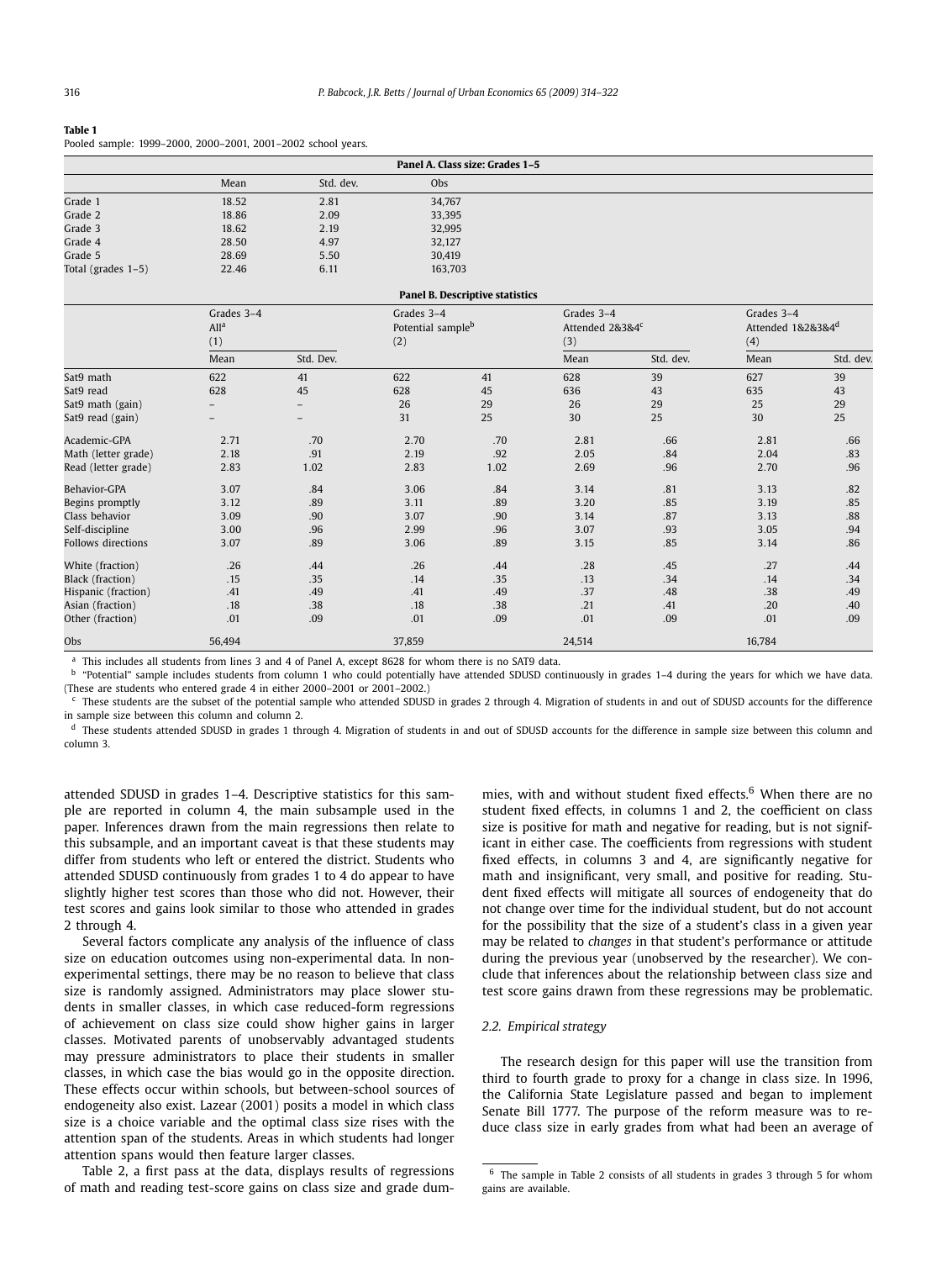**Table 2** Class size and test score gains: Students in grades 3–5.

|              | <b>OLS</b>              |                        | Student fixed effects<br>Dependent variable: |               |  |  |
|--------------|-------------------------|------------------------|----------------------------------------------|---------------|--|--|
|              | Dependent variable:     |                        |                                              |               |  |  |
|              | (1)                     | (2)                    | (3)                                          | (4)           |  |  |
|              | Math score              | Reading score          | Math score                                   | Reading score |  |  |
|              | gains                   | gains                  | gains                                        | gains         |  |  |
| Class size   | .00779                  | $-.0340$               | $-.143"$                                     | .0220         |  |  |
|              | (.0234)                 | (.0208)                | (.0580)                                      | (.0503)       |  |  |
| Grade 4      | $-13.2$ ***             | $-8.25$ ***            | $-13.6$ ***                                  | $-10.8$ ***   |  |  |
|              | (.371)                  | (.326)                 | (.649)                                       | (.563)        |  |  |
| Grade 5      | $-7.98$ <sup>****</sup> | $-17.5$ <sup>***</sup> | $-10.0$ <sup>***</sup>                       | $-21.5$       |  |  |
|              | (.351)                  | (.310)                 | (.673)                                       | (.583)        |  |  |
| R-squared    | .04                     | .09                    | .06                                          | .10           |  |  |
| Root MSE     | 26.4                    | 23.4                   | 30.8                                         | 26.7          |  |  |
| Observations | 69.926                  | 69.926                 | 69.926                                       | 69.926        |  |  |

Based on students in grades 3–5 during 1999–2000, 2000–2001, and 2001–2002 school years. Some students transferred into SDUSD and their records lack test score data for the year prior to the transfer. (25,615 out of 95,541 observations in grades 3–5 lacked data on gains.) This sample differs from the Table 1, Panel B, column 4 sample that will be used in the main analysis, as these basic motivating regressions use data that go beyond fourth grade and do not require early grade 1 data. Robust standard errors in parentheses.

Significant at 5%.

\*\*\* Significant at 1%.

28 students to a maximum of 20. The legislation funded class-size reduction from kindergarten through third grade only. As a result of this legislation, the fourth grade classes have more students, on average, than third grade classes for all school years in the SDUSD dataset (1998–1999 through 2001–2002). Table 1, Panel A, shows class size by grade in San Diego Unified schools. Average class size leaps by 10—from 19 students to 29 students—between third and fourth grade. Class size could still be endogenous, of course, as the law does not mandate exact class sizes. (For grade 3, the measure sets a maximum size but no minimum, and in grade 4 the measure does not impose size requirements.) Thus, we do not use class size as a regressor. We assume only that the transition from grade 3 to grade 4 captures a source of exogenous variation in class size.

This paper will compare math and reading test score gains in third grade to gains in fourth grade for different subgroups of students. If the students-as-material framework captures the relevant causal channel, one would expect low-ability students to exhibit a steeper drop-off in test score gains between third and fourth grade than high-ability students. If the students-as-labor framework applies, then one would expect low-effort or disengaged students to exhibit a steeper drop-off in test-score gains between third and fourth grade than high-effort students. The empirical strategy focuses on a difference-in-differences. While neither the "high" group nor "low" group in these regressions will be a control group, per se, we assume that any important explanatory factors in the transition from third to fourth grade (other than class size) impact test scores for both groups in the same way. The influence of possible confounding factors will be differenced out.

To fix ideas, suppose the expectation of achievement gains in small classes consists of a grade effect, constant across types, and an effect based on one's type (high or low), constant across grades. Suppose that these effects enter additively, so that the conditional expectation may be written

$$
E\big[\Delta Y_i^S \mid g, T\big] = \beta_g + \gamma_T
$$

where  $\Delta Y_i^S$  is the achievement gain variable for student *i* in grade *g* in a small class (*S*), *β<sup>g</sup>* is the grade effect and *γ<sup>T</sup>* captures the effect of being a type *T* , which can be either "high" or "low." If big classes (*B)* alter test score gains of low types differently than they alter test score gains for high types, we may write

Here,  $\delta$ <sup>T</sup> varies with type and is the mean difference in test score gains for big classes  $(\Delta Y_i^B)$  relative to small classes. Because classes are big when  $g = 4$  and classes are small when  $g = 3$ ,

$$
E[\Delta Y_{ig}^{B} | g = 4, T = L] = \beta_4 + \gamma_L + \delta_L,
$$
  
\n
$$
E[\Delta Y_{ig}^{B} | g = 4, T = H] = \beta_4 + \gamma_H + \delta_H,
$$
  
\n
$$
E[\Delta Y_{ig}^{S} | g = 3, T = L] = \beta_3 + \gamma_L,
$$
  
\n
$$
E[\Delta Y_{ig}^{S} | g = 3, T = H] = \beta_3 + \gamma_H.
$$

Subtraction across types and grades yields

$$
\{E[\Delta Y_{ig}^B \mid g=4, T=L] - E[\Delta Y_i^B \mid g=4, T=H]\}
$$
  
 
$$
- \{E[\Delta Y_{ig}^S \mid g=3, T=L] - E[\Delta Y_i^S \mid g=3, T=H]\} = \delta_L - \delta_H.
$$

Here  $\delta_L - \delta_H$  represents the difference in the impact of moving to a large class in grade 4 for low types versus high types. If negative, this difference tells us that low types are disproportionately hurt by the move to larger class sizes in grade 4. We will estimate *δ<sup>L</sup>* − *δ<sup>H</sup>* by regressing test score gains on grade dummy, type dummy, and grade-type interaction term.<sup>7</sup>

# *2.3. Defining types*

We restrict the sample to students who attended schools in San Diego Unified in grades 2, 3, and 4, so that for each student there are data on test score gains in grade 3 and grade 4. As will be described below, we further restrict the sample to students who attended schools in SDUSD in grade 1, as well. If low types are defined as students with low test scores in grade 3, a problem of regression to the mean arises. The dependent variable is test score gains,  $(Y_{i4} - Y_{i3})$  or  $(Y_{i3} - Y_{i2})$ . Students with high grade 3 test scores (attributable to randomness) will experience systematically lower gains from grade 3 to grade 4 and systematically higher gains from grade 2 to grade 3. If grade 2 test scores are used to identify high types, a similar problem occurs: Students with high grade 2 test scores will experience systematically lower gains from grade 2 to grade 3. A solution would be to use first grade test scores to identify types. Unfortunately, Stanford 9 achievement tests were not administered in grade 1. Thus, we use the average letter grade awarded to the student in academic subjects in grade 1, which we denote academic-GPA, to define high-ability and low-ability types. $8$  We define high ability/low ability as students with GPA above/below the district-wide average in grade 1.

To identify high-effort and low-effort types, we use a first grade "behavior-GPA" that is the average of the 4 measures of behavior shown in Table  $1.9$  For each case, we define high types as those whose measured outcome (academic-GPA on the one hand, or behavior-GPA on the other) exceeds the school first-grade average.

Our attempt to test whether small classes help primarily lowability or low-effort students is meaningful only insofar as these are distinct concepts. The plot of academic-GPA against behavior-GPA in Fig. 1 shows many off-diagonal points. Table 3 shows a cross-tabulation of ability type by effort type for students in the

$$
E[\Delta Y_{ig}^{B} | g, T] = E[\Delta Y_{ig}^{S} | g, T] + \delta_{T}.
$$

<sup>7</sup> The exposition here follows Angrist and Krueger (1999).

Academic-GPA is the average of core subjects: reading, written language, oral language, spelling, handwriting, English as a Second Language, math, social studies, science, homework, home reading, book reports. (Letter grades are mapped to the customary numerical values, 4 points for an A, etc.)

<sup>&</sup>lt;sup>9</sup> We use a simple average of the behavior components to construct behavior-GPA. This specific choice of weighting does not appear to drive the results in Section 3. (Likewise, weightings on the components of academic-GPA do not appear to drive results.) Results are qualitatively similar given different weightings; however coefficients on interaction terms involving behavior-GPA are sometimes less precisely estimated when components of behavior-GPA are excluded altogether.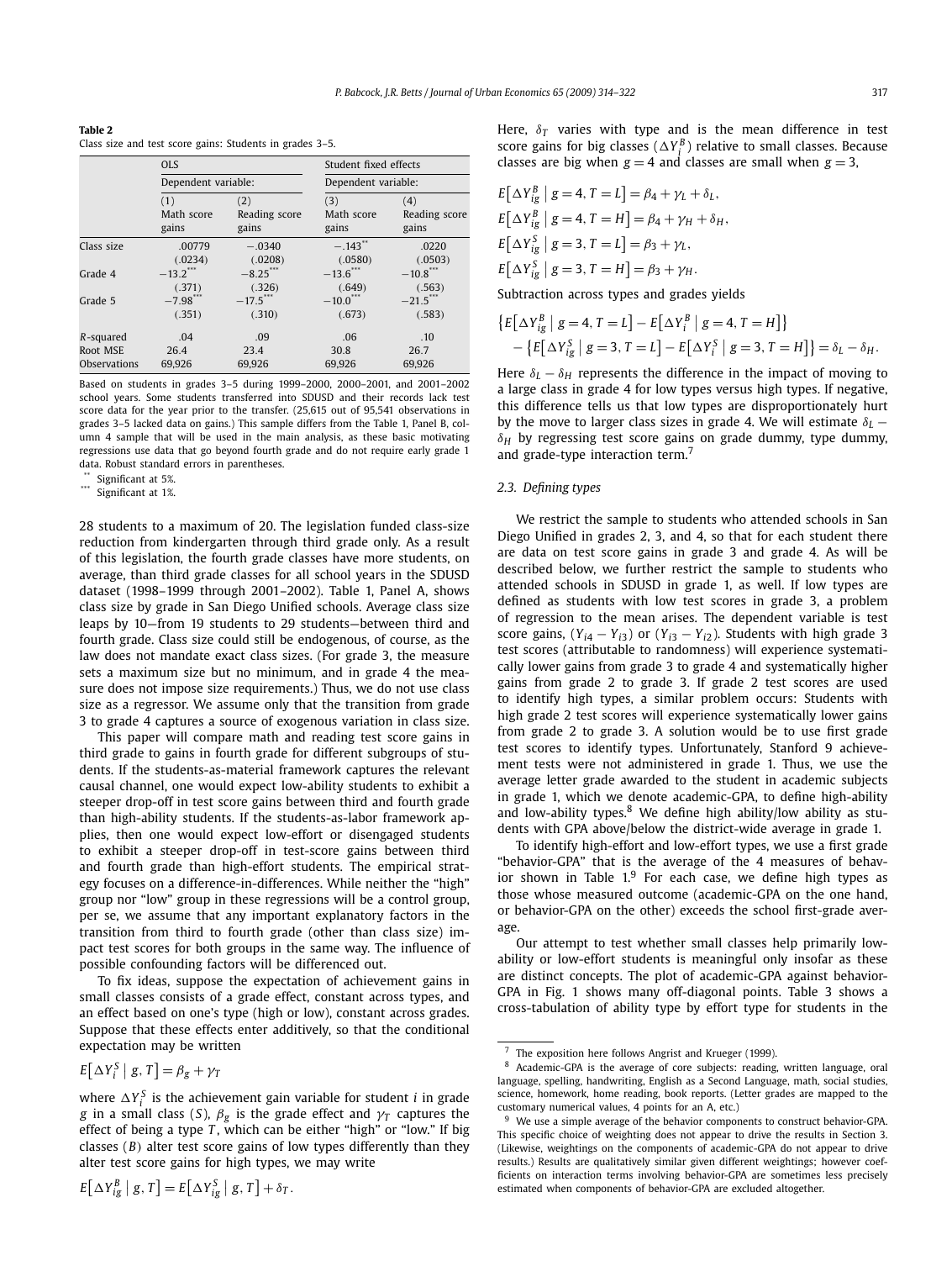

**Fig. 1.** Academic-GPA vs. behavior-GPA.

**Table 3**

Effort type–ability type cross-tabulation.

| Ability type | Effort type  |              |  |  |  |
|--------------|--------------|--------------|--|--|--|
|              | Low          | High         |  |  |  |
| Low          | 4514 (26.9%) | 2488 (14.8%) |  |  |  |
| High         | 2518 (15.0%) | 7264 (43.3%) |  |  |  |

Based on Table 1.B, column 4 sample. High (low) effort types are students whose academic-GPA exceeded (did not exceed) the school first-grade academic-GPA average. High (low) ability types are students whose behavior-GPA exceeded (did not exceed) the school first-grade behavior-GPA average.

sample. Thirty percent of the students in the sample lie off the table diagonal, suggesting that effort and ability are related but distinct.<sup>10</sup>

# **3. Results**

*3.1. Difference-in-differences estimates by ability, effort, race, and gender*

Given that measures of ability, effort, race, and gender are related, we expand the model of Section 2 to include multiple grade-type interactions.<sup>11</sup> Accordingly, regressions in Table 4 include academic-GPA, behavior-GPA, race, gender and grade dummies, along with their associated cross-terms. The coefficients on the grade-type interaction terms estimate differences in differences in test score gains between grades 3 and 4 for high and low types. In row 1, columns 1 and 2, high and low types are based on "ability," as captured by academic-GPA. Low-ability types have academic-GPAs below the average academic-GPA in first grade. Test score gains were smaller in grade 4 than in grade 3, as indicated by the negative coefficient on the grade 4 dummy for columns 1 and 2. In both math and reading, however, the decline in test score

gains for low-ability types did not differ significantly from the decline in test score gains for high-ability types.<sup>12</sup>

Row 2 shows difference-in-differences estimates when low types are those who earned below average behavior grades in first grade. This particular metric is meant to capture attitude rather than ability. Estimates for the cross-term in row 2, columns 1 and 2, are negative and significant. Math score gains for low-effort types fell by 2.2 more points between grades 3 and 4 than did the gains of the high effort comparison group. The outcome for reading was similar: Gains of low-effort types fell by 2.15 points more than gains for high-effort types.

How large are these differences in differences? One way to get a sense of the magnitude is to compare the differences in gains by type to district-wide standard deviations in test scores. Grade 4 standard deviations in test scores are 40 and 43 points for math and reading, respectively. So the increase in class size in grade 4 throws low behavior-GPA students about .05 standard deviations further behind high behavior-GPA students in both math and reading. These differences are of the same order of magnitude as effects of small classes that have been reported in previous work.<sup>13</sup>

Breakdowns of type by race and gender do not produce statistically significant differences in differences (rows 3–5). Larger classes, then, appear not to reduce test score gains of low academic-GPA students more than high academic-GPA students, of black students more than non-black students, or of males more than females, but they do appear to reduce gains of loweffort students disproportionately. The results lend support to the students-as-labor framework, as opposed to the students-asmaterial framework. Small classes may allow teachers/managers to monitor, motivate, and incentivize low-effort students.

One could argue that some other change between grades 3 and 4 drives the observed difference-in-differences for math and reading gains. Perhaps teacher qualifications or experience varies systematically between grades 3 and 4. To account for this possibility we include measures of teacher characteristics as additional covariates in the regressions of Table 4, columns 3 and 4. Dummies in these regressions indicate whether a students' teacher in a given year possessed a master's degree, whether she possessed an emergency certificate, whether she possessed an intern certificate, and whether she had 0–2 years, 3–5 years, or 5–7 years experience teaching. Addition of these controls does not alter results significantly, evidence that systematic differences in teacher characteristics between grades 3 and 4 do not drive the observed difference-in-differences.

Further, if class size is indeed endogenous, it could be that administrators assign high-effort and low-effort students systematically to different-sized classes within grade 4 and within grade 3, and that differences in class size, *within grade*, drive the results above. To account for this possibility, we include class size (in addition to the full set of controls from columns 3 and 4) in the regressions of Table 4, columns 5 and 6. The coefficient on class size is small and insignificant, and low-effort cross-terms do not change in this specification. It would appear, then, that changes in within-grade differences in class size for low-effort and high-effort types do not drive the findings in this section.

 $^{10}$  "Low effort" and "high effort" might seem to describe choices rather than types. We argue here that effort grades enable us to identify types—students with low and high disutility of effort. We abbreviate, then, when we use the labels "high-effort" and "low-effort" to describe these types. In particular, because significant numbers of students lie off the main diagonal of the correlation table, we argue that it makes sense to think of ability and attitude as separate endowments.

 $11$  Adding covariates introduces the possibility that correlation between regressors influences the results. Results in this section do not appear to be driven by interaction between ability, effort, race, and gender covariates. Main results persist in regressions based on the simpler model.

 $12$  It could be that the difference in gains in math scores in large and small class settings varies with abilities specific to math, rather than with our broader measure of ability (academic-GPA). Similarly, the difference-in-differences in reading gains may vary with initial reading ability. Regressions that use these subject-specific measures (math letter grade and reading letter grade), available upon request, produce similar results.

<sup>13</sup> For example, using Project STAR data, Schanzenbach (2007) shows about a .1 standard deviation difference between the test-score benefits of blacks and whites associated with exposure to smaller classes.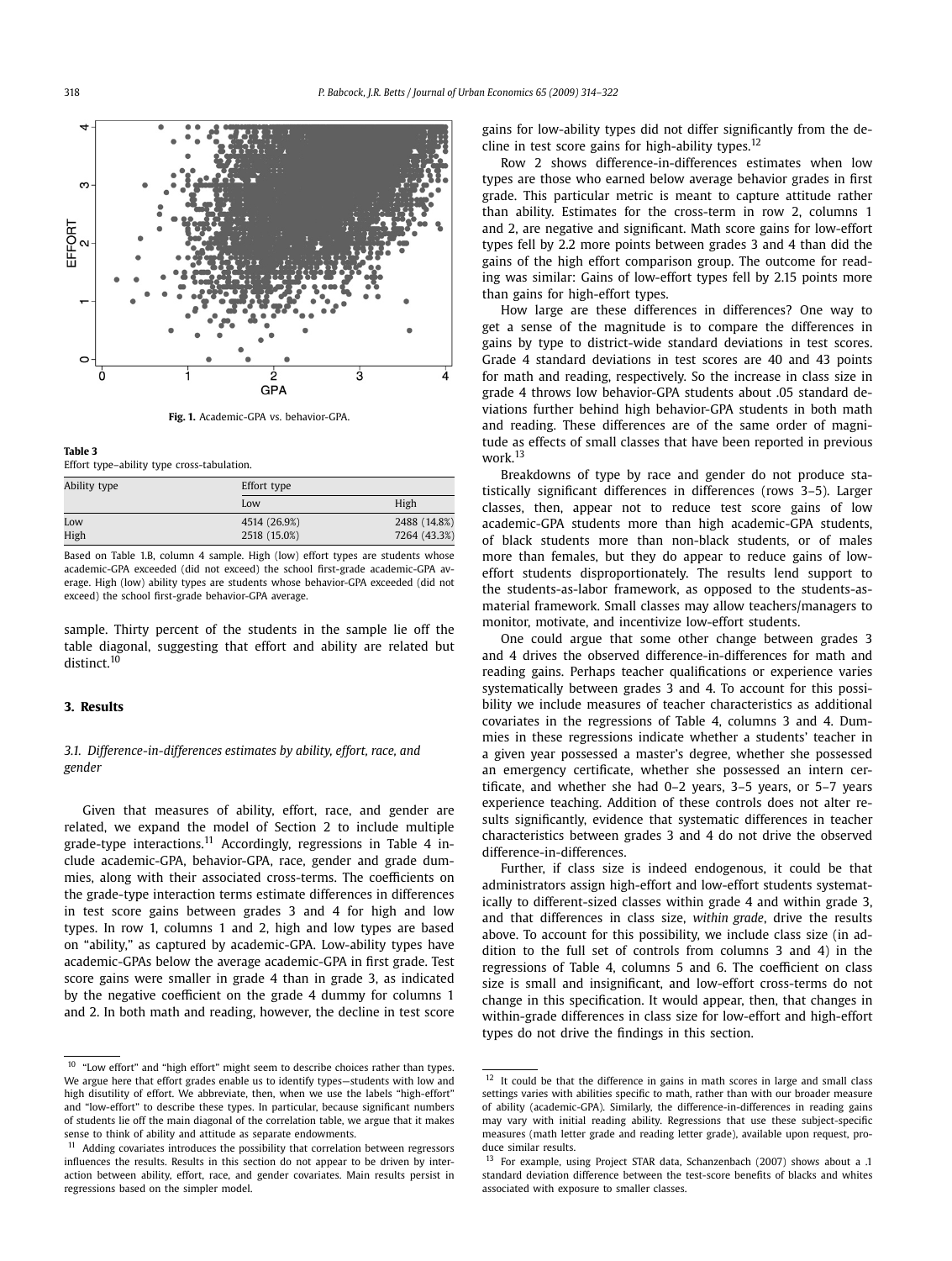Difference-in-differences in test score gains by type (with controls).

|                                | Dependent variable: |                        |                     |                        |                     |                        |  |
|--------------------------------|---------------------|------------------------|---------------------|------------------------|---------------------|------------------------|--|
|                                | Math score<br>gains | Reading score<br>gains | Math score<br>gains | Reading score<br>gains | Math score<br>gains | Reading score<br>gains |  |
|                                | (1)                 | (2)                    | (3)                 | (4)                    | (5)                 | (6)                    |  |
| Grade $4 \times$ Low acad-GPA  | $-.0186$            | .201                   | $-.0578$            | .217                   | $-.0593$            | .216                   |  |
|                                | (1.13)              | (.972)                 | (1.13)              | (.972)                 | (1.13)              | (.972)                 |  |
| Grade $4 \times$ Low behav-GPA | $-2.20$             | $-2.15$                | $-2.27$ **          | $-2.23$ **             | $-2.27$ **          | $-2.23$ **             |  |
|                                | (1.15)              | (.988)                 | (1.15)              | (.987)                 | (1.15)              | (.987)                 |  |
| Grade $4 \times$ Black         | 1.07                | $-.899$                | 1.05                | $-.893$                | 1.04                | $-.894$                |  |
|                                | (1.60)              | (1.38)                 | (1.60)              | (1.38)                 | (1.60)              | (1.38)                 |  |
| Grade $4 \times$ Hispanic      | $-1.18$             | 1.37                   | $-1.41$             | 1.25                   | $-1.42$             | 1.24                   |  |
|                                | (1.13)              | (.946)                 | (1.13)              | (.949)                 | (1.13)              | (.950)                 |  |
| Grade $4 \times$ Male          | 1.31                | $-1.33$                | 1.27                | $-1.34$                | 1.26                | $-1.34$                |  |
|                                | (1.05)              | (.886)                 | (1.05)              | (.885)                 | (1.05)              | (.885)                 |  |
| Grade 4                        | $-15.6$ ***         | $-9.25***$             | $-15.4$ ***         | $-9.16$ ***            | $-15.2$ ***         | $-9.14$ ***            |  |
|                                | (.973)              | (.841)                 | (.975)              | (.844)                 | (1.13)              | (.997)                 |  |
| Low acad-GPA                   | .436                | $1.81***$              | .611                | $1.84***$              | .610                | $1.84$ ***             |  |
|                                | (.705)              | (.620)                 | (.705)              | (.621)                 | (.705)              | (.621)                 |  |
| Low behav-GPA                  | .599                | .374                   | .733                | .434                   | .731                | .434                   |  |
|                                | (.715)              | (.628)                 | (.713)              | (.628)                 | (.713)              | (.628)                 |  |
| <b>Black</b>                   | $-2.7***$           | $-1.90$ **             | $-2.27$ **          | $-1.75$ **             | $-2.27$ **          | $-1.75$ **             |  |
|                                | (.996)              | (.874)                 | (.999)              | (.876)                 | (.999)              | (.876)                 |  |
| Hispanic                       | .745                | $1.56$ **              | $1.24$ <sup>*</sup> | $1.70***$              | $1.24$ <sup>*</sup> | $1.70***$              |  |
|                                | (.704)              | (.608)                 | (.712)              | (.620)                 | (.712)              | (.620)                 |  |
| Male                           | $-1.85$ ***         | .439                   | $-1.86$ ***         | .431                   | $-1.86$ ***         | .431                   |  |
|                                | (.653)              | (.566)                 | (.652)              | (.566)                 | (.652)              | (.566)                 |  |
| Teach qual controls            | No                  | No                     | Yes                 | Yes                    | Yes                 | Yes                    |  |
| Class size                     | N <sub>o</sub>      | N <sub>o</sub>         | N <sub>o</sub>      | N <sub>o</sub>         | $-.0149$            | $-.00205$              |  |
|                                |                     |                        |                     |                        | (.0622)             | (.0537)                |  |
| $R$ -squared                   | .08                 | .05                    | .08                 | .05                    | .08                 | .05                    |  |
| Root MSE                       | 26.7                | 24.0                   | 27.6                | 23.9                   | 27.6                | 23.9                   |  |
| Observations                   | 16,784              | 16,784                 | 16,784              | 16,784                 | 16,784              | 16,784                 |  |

All regressions use Table 1.B, column 4 sample. Teacher quality controls include dummy variables for whether a students' teacher in a given year possessed a master's degree, whether she possessed an emergency certificate, whether she possessed an intern certificate, and whether she had 0-2 years, 3-5 years, or 5-7 years experience teaching. Robust standard errors in parentheses.

 $\frac{1}{2}$  Significant at 10%.

\*\* Significant at 5%.

Significant at 1%.

# *3.2. Behavior gains*

Our main goal in this paper is to assess how academic achievement responds to variations in class size, by type of student. However, our findings for low-effort students raise the question of whether class size influences student behavior itself. Table 5 reports difference-in-differences regressions in which gain in behavior-GPA is the dependent variable. These specifications are analogous to those used in the SAT9 test score gains regressions of Table 4. The estimate on the low-behavior-GPA cross-term is negative, as expected, but small and insignificant. There is no strong evidence of disproportionate reductions in effort or behavior by low-behavior-GPA types in large classes. The coefficient on the black-grade-4 interaction term, though small, is positive and significant—apparently suggesting that small classes yield slightly greater behavior gains for non-black students than for black students.

However, there may be a problem of scaling in the behavior gains regressions. Table 6 shows summary statistics for behavior-GPA by grade. It would appear that teachers set behavior norms every year so that the mean behavior-GPA is always about 3 and the standard deviation about .85. This does not pose a problem if behavior-GPA from a single year is used to define high and low types. But if the gain in behavior-GPA is the outcome variable, one might not expect to find differences in gains between grades 3 and 4 by type. The predicted greater dispersion in behavior grades in large classes would not show up because of re-norming.

We cannot rule out the possibility that behavior standards are dependent on age and grade, and were simply not designed for between-grade comparisons. (To our knowledge, the district has never attempted to use behavior evaluations for this purpose.) For this reason, we are more confident drawing inferences from regressions in which test score gains are the dependent variable. We hesitate to draw strong conclusions from the behavior-gains regressions.

The renorming suggested by Table 6 motivates a closer look at behavior-GPA. Might effort measures be subjective in other important ways? Might they be defined by idiosyncratic norms and expectations of teachers, with little connection to any objective standard? If this were the case—that is, if behavior-GPA were teacherspecific—one would expect that the average measured behavior-GPA in schools attended by students from low-SES families would not differ significantly from measured behavior-GPA in high-SES schools. Fig. 2, a scatterplot of average school-level behavior-GPA against the percent of student population eligible for free lunches, shows a strong negative correlation.<sup>14</sup> Low behavior-GPA is observed more prevalently in low-SES schools.<sup>15</sup> This would seem a strong indication that behavior-GPA, though normed by grade, is not a strictly subjective or teacher-specific measure.

<sup>&</sup>lt;sup>14</sup> The associated regression of average behavior-GPA on "percent free lunch" and constant yields a negative coefficient with *t*-statistic of −81. (Results in Tables 4, 5, 7, and 8 are not altered significantly by adding covariates for "percent free lunch" and "percent free lunch" interacted with grade.)

<sup>&</sup>lt;sup>15</sup> This would appear consistent with findings that low-SES schools are more likely to report crimes. (See Barton et al. (1998).)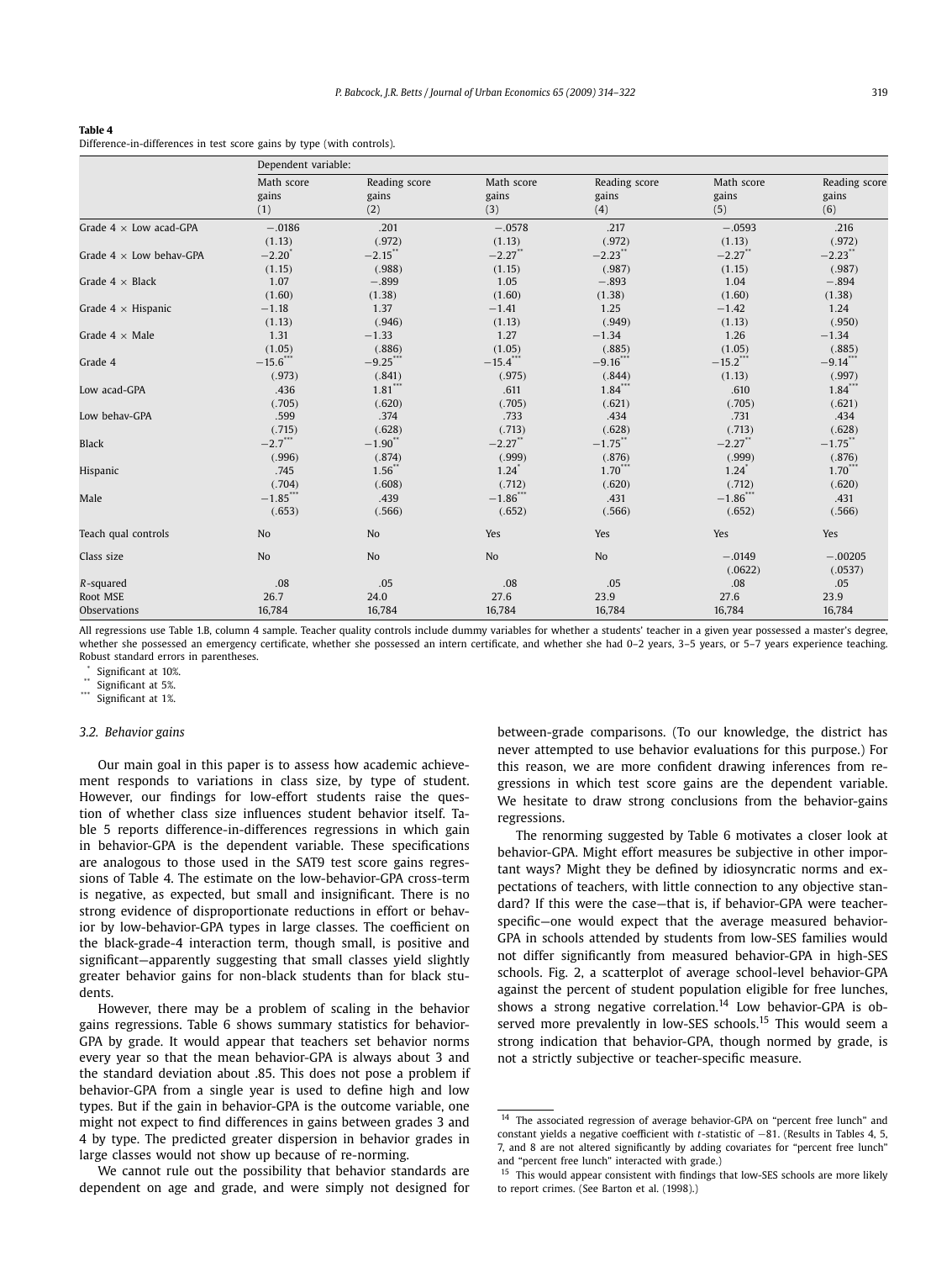| Difference-in-differences in behavior-GPA gains by type (with controls). |  |  |  |  |  |  |  |  |
|--------------------------------------------------------------------------|--|--|--|--|--|--|--|--|
|--------------------------------------------------------------------------|--|--|--|--|--|--|--|--|

|                                |                       | Dependent variable:    |                       |  |  |  |
|--------------------------------|-----------------------|------------------------|-----------------------|--|--|--|
|                                | Behavior-GPA          | Behavior-GPA           | Behavior-GPA          |  |  |  |
|                                | gains                 | gains                  | gains                 |  |  |  |
|                                | (1)                   | (2)                    | (3)                   |  |  |  |
| Grade $4 \times$ Low acad-GPA  | $-.0371$              | $-.0347$               | $-.0346$              |  |  |  |
|                                | (.0287)               | (.0286)                | (.0286)               |  |  |  |
| Grade $4 \times$ Low behav-GPA | $-.00524$             | $-.00796$              | $-.00809$             |  |  |  |
|                                | (.0296)               | (.0295)                | (.0295)               |  |  |  |
| Grade $4 \times$ Black         | $.0887$ <sup>**</sup> | $.0919$ <sup>**</sup>  | $.0923$ <sup>**</sup> |  |  |  |
|                                | (.0412)               | (.0412)                | (.0412)               |  |  |  |
| Grade $4 \times$ Hispanic      | .0255                 | .0237                  | .0244                 |  |  |  |
|                                | (.0271)               | (.0271)                | (.0271)               |  |  |  |
| Grade $4 \times$ Male          | .0171                 | .0168                  | .0169                 |  |  |  |
|                                | (.0252)               | (.0251)                | (.0251)               |  |  |  |
| Grade 4                        | $-.0155$              | $-.0173$               | $-.0264$              |  |  |  |
|                                | (.0196)               | (.0197)                | (.0244)               |  |  |  |
| Low acad-GPA                   | .0263                 | .0246                  | .0246                 |  |  |  |
|                                | (.0171)               | (.0171)                | (.0171)               |  |  |  |
| Low behav-GPA                  | $.0357$ <sup>**</sup> | $.0369$ <sup>**</sup>  | .0370                 |  |  |  |
|                                | (.0177)               | (.0177)                | (.0177)               |  |  |  |
| <b>Black</b>                   | $-.103$ <sup>*</sup>  | $-.107$ <sup>***</sup> | $-.106$ <sup>**</sup> |  |  |  |
|                                | (.0244)               | (.0245)                | (.0245)               |  |  |  |
| Hispanic                       | $-.0552"$             | $-.0566^*$             | $-.0562$ <sup>*</sup> |  |  |  |
|                                | (.0161)               | (.0164)                | (.0164)               |  |  |  |
| Male                           | $-.0485$              | $-.0484$ <sup>*</sup>  | $-.0484$ <sup>*</sup> |  |  |  |
|                                | (.0150)               | (.0150)                | (.0150)               |  |  |  |
| Teach qual controls            | N <sub>0</sub>        | Yes                    | Yes                   |  |  |  |
| Class size                     | N <sub>0</sub>        | N <sub>0</sub>         | .000968               |  |  |  |
|                                |                       |                        | (.00156)              |  |  |  |
| R-squared                      | .003                  | .005                   | .005                  |  |  |  |
| Root MSE                       | .66                   | .66                    | .66                   |  |  |  |
| <b>Observations</b>            | 16,784                | 16,784                 | 16,784                |  |  |  |

All regressions use Table 1.B, column 4 sample. Teacher quality controls include dummy variables for whether a students' teacher in a given year possessed a master's degree, whether she possessed an emergency certificate, whether she possessed an intern certificate, and whether she had 0–2 years, 3–5 years, or 5–7 years experience teaching. Robust standard errors in parentheses.

\*\*\* Significant at 5%.

Significant at 1%.

# **Table 6**

Summary statistics for behavior-GPA.

|                       | Mean | Std. dev. | Obs     |
|-----------------------|------|-----------|---------|
| Grade 1               | 2.97 | .837      | 34,643  |
| Grade 2               | 3.01 | .850      | 33.295  |
| Grade 3               | 3.02 | .858      | 32.660  |
| Grade 4               | 3.00 | .881      | 32,052  |
| Grade 5               | 3.04 | .896      | 30.123  |
| Total (grades $1-5$ ) | 3.01 | .864      | 162,773 |

Based on Table 1, Panel A sample (1070 out of 163,703 students in the sample were missing data on behavior-GPA).

# **4. Alternative explanations**

# *4.1. Grade trends*

Age or grade trends could explain the difference-in-differences estimates. If the underlying trend in achievement were such that the gap between test-score-gains of low behavior-GPA and high behavior-GPA students widened with each successive grade level, then this fact alone would be enough to explain the results in Table 4. Do differences in test score gains by effort-types widen between grades 4 and 5, despite the fact that there is no significant change in average class size between these grades? A sub-sample of students who attended SDUSD schools in third and fourth grade also attended a school in SDUSD in fifth grade. For these students, it is possible to generate difference-in-differences regressions (analogous to those in Table 4) that focus on the transition



from grade 4 to grade 5. These models, then, provide a type of falsification test, and the results are reported in Table 7. The estimates in Table 7 show that the difference in test score gains by behavior-GPA types did not widen significantly either for math or for reading.<sup>16</sup> It would appear that the observed widening of the gap in gains by behavior-GPA types between grades 3 to 4 is not due to an underlying trend that occurs outside of the transition from grades 3 to 4.

# *4.2. Peer grouping*

It could be that the transition from grade 3 to grade 4 leads to systematic changes in peer groupings for low and high types, and if so, could bias our results. Some reflection, and further analysis, suggests that if anything, this confounding factor may be leading us to understate the effect of large class sizes on gains of low-effort students. If there is ability-grouping in classroom assignment, then high types will grouped with high types and low types with low types. When class size rises in grade 4, there are more students in the typical class and fewer classes in the school-grade. When there are fewer classes, administrators group by ability into fewer divisions. As an extreme example, if there were two classes in grade 3 and class sizes rose so that there was only 1 class in grade 4, then ability grouping would disappear altogether in grade 4. Average peer quality would have fallen for high types and risen for low types. If peer effects go in the expected direction, then the merging of classes would increase test score gains for low types relative to high types and decrease the dispersion of outcomes. The observed increase in the dispersion of outcomes for high types and low types, then, obtains in spite of peer effects. The magnitude of the difference-in-differences estimate could be interpreted as a lower bound.

In the data, peer groups evolve as predicted: The evidence suggests that from grade 3 to grade 4 peer quality declined for high-ability types and increased for low-ability types. However, the observed changes are small.<sup>17</sup> Given evidence that in grade 4 the

 $^{\rm 16}$  Further, the finding (of no significant difference-in-differences in test score gains for behavior-GPA types) is robust to specifications that do not include multiple grade-type interaction terms. (See footnote 10.) In Table 7, the difference in reading test score gains by academic-GPA type does appear to widen between grades 4 and 5. But this result appears to be driven by correlation between the grade-type interaction terms, and does not hold in the models that exclude multiple grade-type interaction terms. (Supporting regressions available upon request.)

<sup>&</sup>lt;sup>17</sup> Specifically, in grade 3, high-ability types (as defined by academic-GPA in first grade) were in classrooms with 71% high-ability types. The percentage of highability classroom peers fell to 69% in grade 4 for high-ability types. Between grades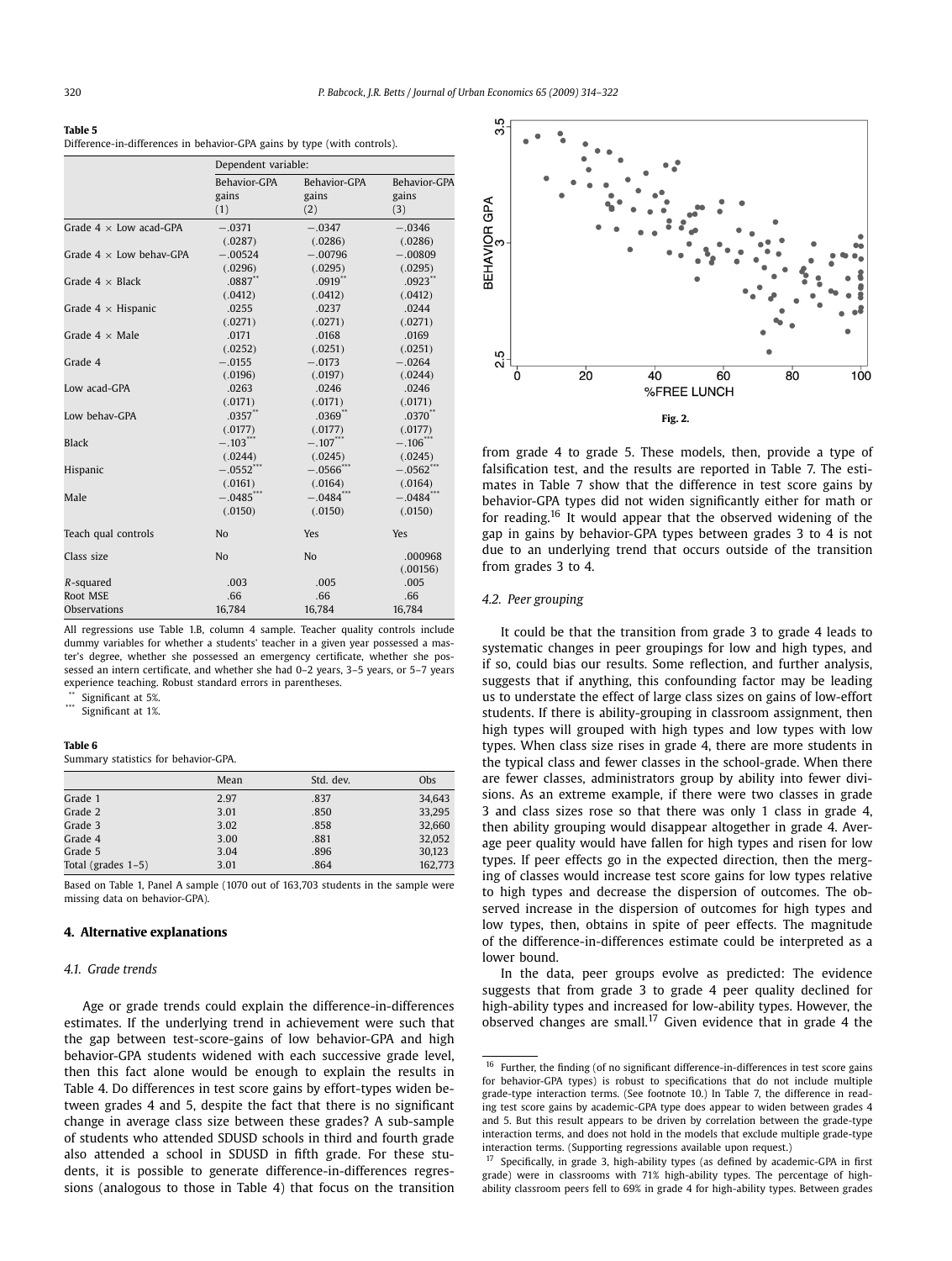| <b>Table 7</b>                                                                                                               |
|------------------------------------------------------------------------------------------------------------------------------|
| Difference-in-differences in test score gains by type using grades 4 and 5 gains as a robustness test for underlying trends. |

|                                | Dependent variable:  |                        |                     |                        |                      |                        |  |
|--------------------------------|----------------------|------------------------|---------------------|------------------------|----------------------|------------------------|--|
|                                | Math score<br>gains  | Reading score<br>gains | Math score<br>gains | Reading score<br>gains | Math score<br>gains  | Reading score<br>gains |  |
|                                | (1)                  | (2)                    | (3)                 | (4)                    | (5)                  | (6)                    |  |
| Grade $5 \times$ Low acad-GPA  | $-1.58$              | $-2.63$ <sup>*</sup>   | $-1.75$             | $-2.6$ <sup>*</sup>    | $-1.71$              | $-2.57*$               |  |
|                                | (1.58)               | (1.38)                 | (1.57)              | (1.38)                 | (1.57)               | (1.38)                 |  |
| Grade $5 \times$ Low behav-GPA | $-1.58$              | 2.07                   | $-1.52$             | 2.06                   | $-1.53$              | 2.05                   |  |
|                                | (1.61)               | (1.41)                 | (1.6)               | (1.41)                 | (1.6)                | (1.41)                 |  |
| Grade $5 \times$ Black         | 1.96                 | $6.13***$              | 2.19                | $6.15***$              | 2.2                  | $6.16***$              |  |
|                                | (2.15)               | (1.91)                 | (2.13)              | (1.91)                 | (2.13)               | (1.91)                 |  |
| Grade $5 \times$ Hispanic      | 2.86                 | 1.74                   | $2.89^{^{\circ}}$   | 1.71                   | $2.84$ <sup>*</sup>  | 1.67                   |  |
|                                | (1.55)               | (1.3)                  | (1.55)              | (1.3)                  | (1.55)               | (1.3)                  |  |
| Grade $5 \times$ Male          | 1.75                 | .854                   | 1.83                | .907                   | 1.87                 | .937                   |  |
|                                | (1.45)               | (1.24)                 | (1.44)              | (1.23)                 | (1.44)               | (1.23)                 |  |
| Grade 5                        | 3.31                 | $-15.3***$             | $3^{\ast\ast}$      | $-15.5$ ***            | 2.74                 | $-15.7$ ***            |  |
|                                | (1.3)                | (1.11)                 | (1.29)              | (1.11)                 | (1.3)                | (1.11)                 |  |
| Low acad-GPA                   | $1.95$ **            | $3.76***$              | $2.16$ **           | $3.89***$              | $2.15$ **            | $3.89***$              |  |
|                                | (.99)                | (.83)                  | (.984)              | (.831)                 | (.984)               | (.831)                 |  |
| Low behav-GPA                  | 1.31                 | $-.786$                | 1.39                | $-.756$                | 1.43                 | $-.727$                |  |
|                                | (1.01)               | (.847)                 | (1)                 | (.846)                 | (1)                  | (.846)                 |  |
| <b>Black</b>                   | $-2.75$ **           | $-2.65$                | $-2.28$             | $-2.37$ **             | $-2.37$ <sup>*</sup> | $-2.43$ <sup>**</sup>  |  |
|                                | (1.34)               | (1.17)                 | (1.32)              | (1.17)                 | (1.32)               | (1.17)                 |  |
| Hispanic                       | $-1.62$ <sup>*</sup> | $2.95***$              | $-1.02$             | $3.28***$              | $-1.16$              | $3.18***$              |  |
|                                | (.977)               | (.782)                 | (.982)              | (.789)                 | (.984)               | (.79)                  |  |
| Male                           | $-1.17$              | $-1.6$ **              | $-1.21$             | $-1.68$ **             | $-1.26$              | $-1.71$ <sup>*</sup>   |  |
|                                | (.901)               | (.744)                 | (.896)              | (.742)                 | (.897)               | (.742)                 |  |
| Teach qual controls            | N <sub>o</sub>       | N <sub>o</sub>         | Yes                 | Yes                    | Yes                  | Yes                    |  |
| Class size                     | N <sub>o</sub>       | N <sub>o</sub>         | No                  | No                     | $-.174$              | $-.121$                |  |
|                                |                      |                        |                     |                        | (.0654)              | (.0523)                |  |
| $R$ -squared                   | .01                  | .11                    | .02                 | .11                    | .02                  | .11                    |  |
| Root MSE                       | 25.2                 | 21.4                   | 25.1                | 23.9                   | 25.1                 | 23.9                   |  |
| Observations                   | 7344                 | 7344                   | 7344                | 7344                   | 7344                 | 7344                   |  |

All regressions use sample of students who attended SDUSD continuously in grades 2–5. Teacher quality controls include dummy variables for whether a students' teacher in a given year possessed a master's degree, whether she possessed an emergency certificate, whether she possessed an intern c.

Significant at 10%.

 $\frac{44}{100}$  Significant at 5%.

Significant at 1%.

peer groups of low-ability and low-effort students improved by a small amount, it is worth testing whether these changes in peer groups might have led to an understatement of our main results in earlier tables. Regressions in Table 8 include controls for average first-grade academic-GPA and average first-grade behavior-GPA of classroom peers in third grade (in addition to the full set of covariates in Table 4).<sup>18</sup> As expected, the inclusion of controls for peer quality in the model increases slightly the magnitude of estimated coefficients on the low-effort cross-terms. Point estimates move from −2.27 to −2.29 for math and from −2.23 to −2.26 for reading, suggesting that the absence of controls for peer effects in earlier tables may have biased coefficient estimates toward zero.

Peer effects, then, do not appear to account for the difference in differences in gains by effort-types in small and large classes, but may have caused this difference to be slightly understated.

# **5. Summary and conclusion**

The analysis uses the transition from grade 3 to grade 4 in San Diego Unified as a source of exogenous variation in class size (given a California law funding small classes only up until grade 3). The paper then compares differences in test score gains between grades 3 and 4 for low and high types, using various metrics to define type. Empirical findings indicate that class-size expansion may reduce gains for low-effort students more than for high-effort students, but no significant difference in reductions of gains is observed when types are defined by ability. Underlying gradelevel trends do not appear to drive the difference-in-differences findings. Differences in peer grouping for high and low types do not appear to drive the results either, but suggest that the estimated magnitude of the difference-in-differences estimates may be a lower bound. Findings are also robust to the inclusion of controls for possible variation in teacher quality between grades 3 and 4, and for variations in class size in grade 4, itself, among student types.

Previous empirical work on class-size reduction has rarely attempted to look inside the black box and discern the mechanism by which class size may influence education production. In the Tennessee STAR experiment, disadvantaged students appear to have experienced larger test-score gains than advantaged students. A standard explanation is that small classes allow teachers to offer special help to low-achieving students. Results here, if they may be generalized, suggest an alternative explanation—that larger gains for disadvantaged students may have occurred because small classes allow teachers to incentivize disengaged students more effectively, or because students are better able connect to the school setting in small classes.

More generally, findings here suggest it may be important to consider non-cognitive characteristics of students when investigating the effects of increased school resources on student outcomes.

<sup>3</sup> and 4, low-ability types saw an increase in the percentage of high-ability types in their classrooms, from 41 to 44%.

<sup>18</sup> It could also be the case that greater *dispersion* of peer quality reduces gains. We have included dispersion measures (standard deviations of the peer measures) in the regressions referenced in Table 8. These did not alter the point estimates or the statistical significance of the main results.